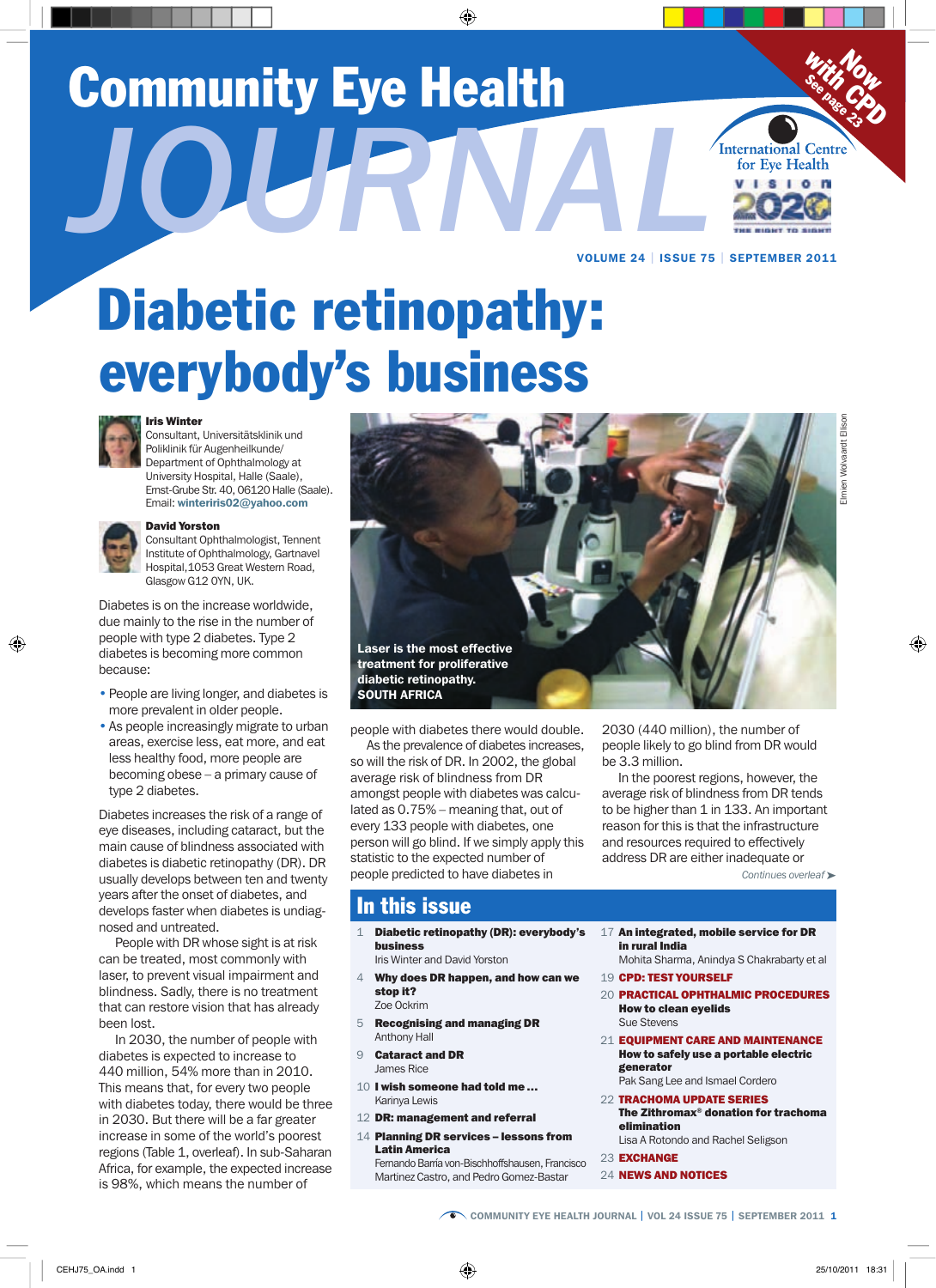# Community Eye Health





#### Volume 24 | Issue 75 | September 2011

Editor

#### Elmien Wolvaardt Ellison editor@cehjournal.org

#### Editorial committee

Nick Astbury Allen Foster Clare Gilbert Ian Murdoch GVS Murthy Daksha Patel Richard Wormald David Yorston

Consulting editor for Issue 75 David Yorston

#### Regional consultants

Sergey Branchevski (Russia) Miriam Cano (Paraguay) Professor Gordon Johnson (UK) Susan Lewallen (Tanzania) Wanjiku Mathenge (Kenya) Joseph Enyegue Oye (Francophone Africa) Babar Qureshi (Pakistan) BR Shamanna (India) Professor Hugh Taylor (Australia) Min Wu (China) Andrea Zin (Brazil)

#### Advisors

Catherine Cross (Infrastructure and Technology) Pak Sang Lee (Ophthalmic Equipment) Dianne Pickering (Ophthalmic Nursing)

**Editorial assistant Anita Shah** Design Lance Bellers **Proofreading Mike Geraghty Printing Newman Thomson** 

**Online edition** Sally Parsley Email web@cehjournal.org

**Exchange articles** 

Anita Shah exchange@cehjournal.org

Website Back issues are available at: www.cehjournal.org

#### Subscriptions and back issues

*Community Eye Health Journal,* International Centre for Eye Health, London School of Hygiene and Tropical Medicine, Keppel Street, London WC1E 7HT, UK. Tel +44 207 612 7964/72 Fax +44 207 958 8317

Email admin@cehjournal.org

The *Community Eye Health Journal* is sent free to applicants from low- and middle-income

countries. French, Spanish, Portuguese, and Chinese translations are available and a special supplement is produced for India (in English). Please send details of your name, occupation, and postal address to the *Community Eye Health Journal*, at the address above. Subscription rates for applicants elsewhere: one year UK £50; three years UK £100. Send credit card details or an international cheque/ banker's order made payable to London School of Hygiene and Tropical Medicine to the address above.

© International Centre for Eye Health, London

Articles may be photocopied, reproduced or translated provided these are not used for commercial or personal profit. Acknowledgements should be made to the author(s) and to *Community Eye Health Journal*. Woodcut-style graphics by Victoria Francis.

#### ISSN 0953-6833

The journal is produced in collaboration with the World Health Organiz Signed articles are the responsibility of the named authors alone and do not necessarily reflect the policies of the World Health Organization. The World Health Organization does not warrant that the information contained in this publication is complete and correct and shall not be liable for any nages incurred as a result of its use. The mention of specific compa or of certain manufacturers' products does not imply that they are endorsed or recommended by the World Health Organization in preference to others of a similar nature that are not mentioned.

#### **DIABETIC RETINOPATHY: EVERYBODY'S BUSINESS** *Continued*

in Central America, 1.2% of people with diabetes were blind from DR (around 1 in 84).

In this respect, the current projections of the future global increase in blindness from DR appear optimistic, and the number people likely to become blind as a result of DR in 2030 could be much higher than 3.3 million.

Fortunately, because of the ten- to twenty-year delay in the onset of DR, we still have a small window of opportunity to

put systems, equipment, and people in place now to cope with, and wherever possible prevent, the epidemic of DR that is likely to affect the poorest countries a decade or so from now.

#### What can we do?

Many readers of this

journal are ophthalmic nurses or medical assistants, and some may feel that DR is a complicated problem which should be left to programme managers or ophthalmologists to address. However, there is a great deal that all eye care workers and their health care colleagues can do to address DR, by supporting each of the following:

#### • prevention of diabetes

- early diagnosis of diabetes
- good control of blood sugar and blood pressure amongst people with diabetes
- early diagnosis of DR
- referral for treatment.

Prevention of diabetes. At the primary care level, we can emphasise the importance of a healthy diet and exercise, since much of the increase in diabetes is a result of increasing obesity. Eye workers should join with other health workers to

> emphasise that diabetes – and diabetic retinopathy – can be avoided by making healthier lifestyle choices.

Early diagnosis of diabetes. The people who are blind from DR today are the same people whose diabetes was undiagnosed or poorly controlled ten years

ago. We know that early diagnosis of diabetes followed by good control of blood sugar and blood pressure will reduce the incidence of DR (page 4). However, many people do not know they have diabetes: the recent Nigeria national blindness and visual impairment survey found that nearly half of all participants with high blood sugar did not know they had diabetes.

'Diabetes – and

making healthier lifestyle choices'

diabetic retinopathy – can be avoided by

|                                         | 2010                                              |                                            | 2030                                           |                                            |                                                               |
|-----------------------------------------|---------------------------------------------------|--------------------------------------------|------------------------------------------------|--------------------------------------------|---------------------------------------------------------------|
|                                         | <b>Number</b><br>of<br>people<br>with<br>diabetes | <b>Prevalence</b><br><b>of</b><br>diabetes | <b>Number of</b><br>people<br>with<br>diabetes | <b>Prevalence</b><br><b>of</b><br>diabetes | <b>Increase</b><br>in number<br>of people<br>with<br>diabetes |
| <b>Region</b>                           | <b>Millions</b>                                   | %                                          | <b>Millions</b>                                | $\frac{9}{6}$                              | $\%$                                                          |
| Europe                                  | 55.2                                              | 6.9                                        | 66.2                                           | 8.1                                        | 20.0                                                          |
| North America<br>and Caribbean          | 37.4                                              | 10.2                                       | 53.2                                           | 12.1                                       | 42.4                                                          |
| Middle East and<br>North Africa         | 26.6                                              | 9.3                                        | 51.7                                           | 10.8                                       | 93.9                                                          |
| South and<br><b>Central America</b>     | 18                                                | 6.6                                        | 29.6                                           | 7.8                                        | 65.1                                                          |
| <b>Western Pacific</b><br>(incl. China) | 76.7                                              | 4.7                                        | 112.8                                          | 5.7                                        | 47.0                                                          |
| Southeast Asia<br>(incl. India)         | 58.7                                              | 7.6                                        | 101                                            | 9.1                                        | 72.1                                                          |
| Sub-Saharan<br>Africa                   | 12.1                                              | 3.8                                        | 23.9                                           | 4.7                                        | 98.1                                                          |
| Total (average)                         | 284.6                                             | (6.4)                                      | 438.4                                          | (7.7)                                      | 54.0                                                          |

Courtesy of Zoe Okrim. Data taken from IDF Diabetes Atlas 4th Ed, © International Diabetes Federation 2009